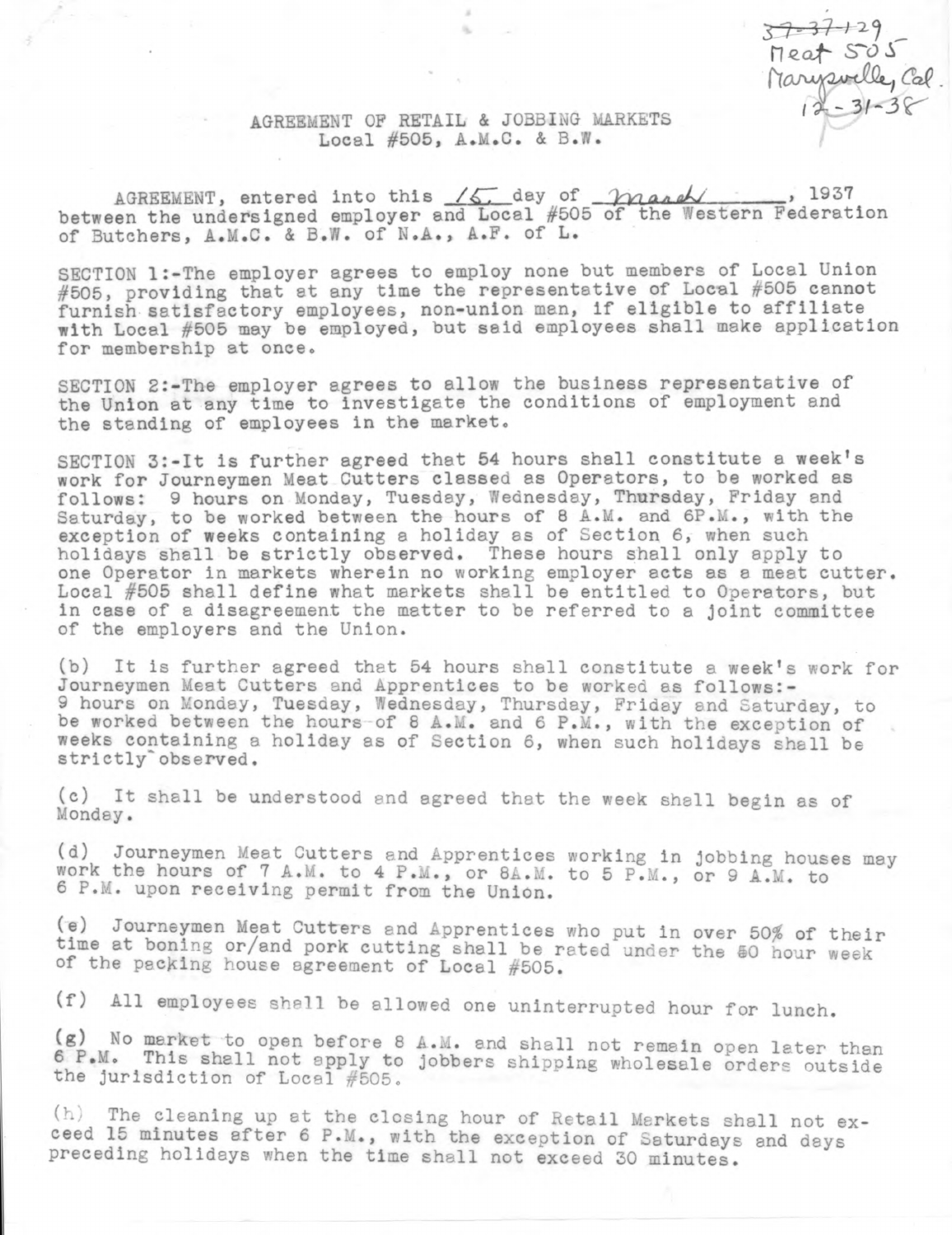**SECTION 4:-All union Markets and members of Local #505 shall not be permitted to handle smoked mests, fresh or frozen meats from an unfair firm, after such firm or firms have been declared unfair by the General Office of the** AoM.C. & B.W., **or by the Western Federation of Butchers, or by the Sacramento Federated Trades Council, such firm or firms who fail to comply with the agreements of Local #505 in their jurisdiction. This rule shall go into effect ss soon as markets are so notified.**

**(b) In the event that Local #505 shall have cause to place a market upon the unfair list, the esse must be presented to e joint committee of three representatives of the employers snd three from the Union who shall attempt to adjust the differences within one week's time.**

**SECTION 5:-All Union Markets shall display the International Union Shop Card, which at all times remains the property of the Union and shall be removed from any market not complying with this agreement.**

**SECTION 6:-It is further agreed that the following holidays shall be strictly observed: New Year's Day, Washington's Birthday, Memorial Day, Fourth of July, Lsbor Day, Armistice Day, Thanksgiving Day, and Christmas Day.**

**(b) Holidays falling on Sunday to be observed the following Monday. The above holidays will be peid at a regular day's wage, providing the five deys of the week in which the holidays fall has been worked in full.**

**(c) No market to open Sundays or holidays with the exception of Labor Day, markets may supply restaurant end hotel trade and members of Local #505 will be permitted to work on such trade between the hours of 7 A.M. and 12 o'clock noon. Members working on such trade shall be paid for said work 8t the rate of double time. No deliveries to be msde after 12 o'clock noon.**

**SECTION 7:-It is further agreed that the minimum scale of wages shsll be as follows:-**

- a) Journeyman Meat Cutters classed as Operators------------------\$45.00 per week
- **Journeyman Meat Cutters, 9 hour day-------- 40.00 ti n Journeyman Beat Cutters classed as Operators**
- (d) Journeyman Meat Cutters extra work Saturdays and **extra days, nine hours--------------------- 8.50 n day**
- **days preceding holidays, 9 hours------------- 7.50 n n Journeyman Meat Cutters extra work other days, (e) 9 hours-- 7.00 ti n Apprentices, First six months---------------- (f) 18.35 if week 1** , Second six months-------------------------- 21.60 **ii ii** 
	- **1** , Third six months-------------------------- 27.00 **ii n**

**1** , Fourth six months-------------------------- 32.40 **ti it Apprentices after serving two years shall receive journeymen (g) wages uoon recommendation of an examination committee of the Union and upon vote of the union on said recommendation.**

**(h) Journeyman Meat Cutters classed as Operators and other Journeyman Meat Cutters for days worked in any week not consisting of a full week, shall be paid at the rate of extra days wage for such days employed.**

**(i) Journeyman Meat Cutters classed as Operators and other Journeyman Meat Cutters employed any part of a day shall receive a full days pay, with the exception in esses of emergency the psy shall be adjusted by the Union.**